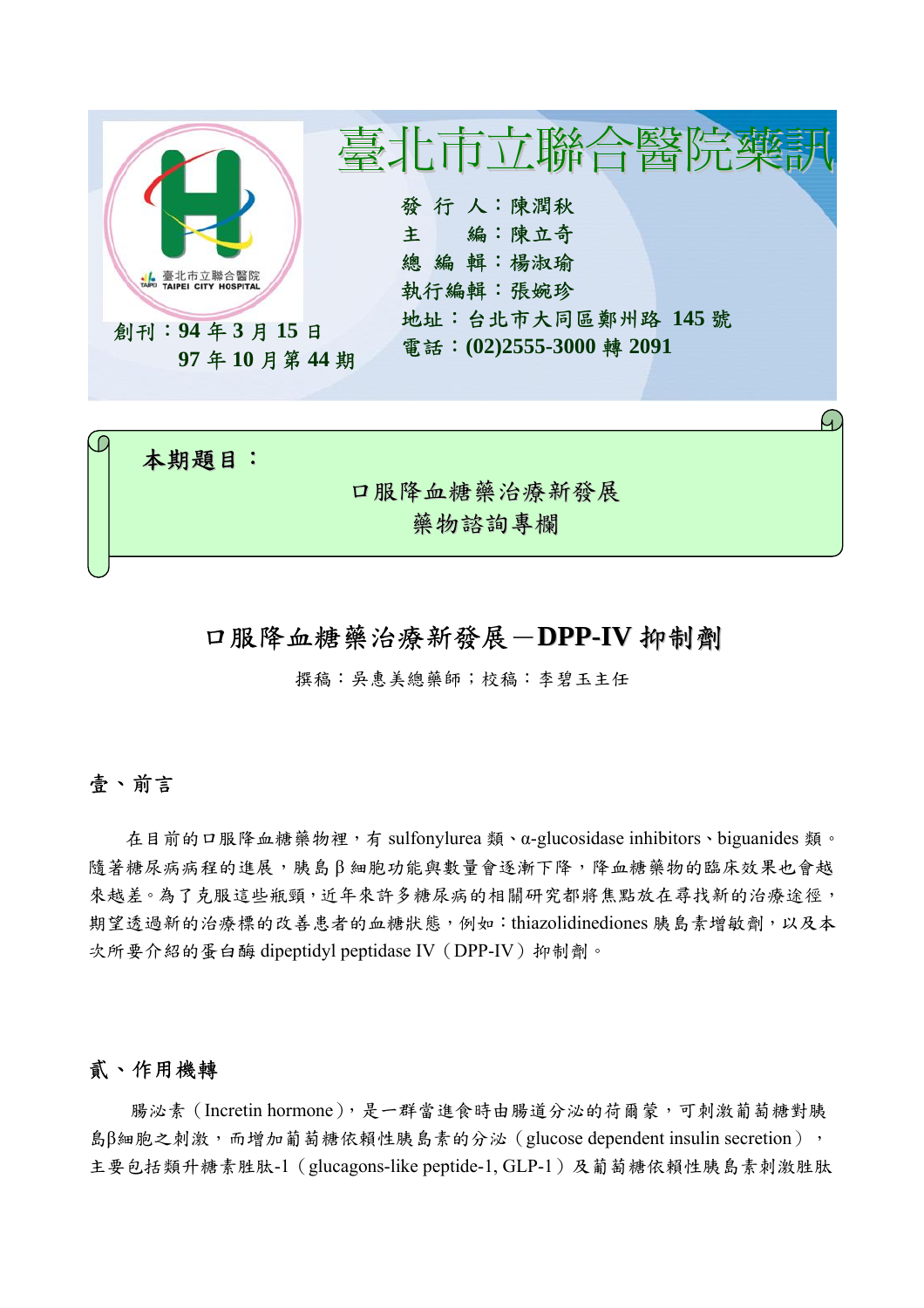(glucose-dependent insulinotropic polypeptide, or gastric inhibitory polypeptide, GIP)<sup>1</sup>。這些胜 肽類的促胰島素分泌作用是受血中葡葡萄糖濃度所影響(即葡萄糖依賴性),所以藥理學上比 較不會有低血糖的副作用。

刺激 GLP-1 可以增加胰島 β 細胞製造及分泌葡萄糖依賴性胰島素,還可以抑制胰臟 α 細 胞分泌升糖素,以降低肝醣生成,延緩胃排空速率,減慢葡萄糖之吸收;此外,也有降低食 慾以及減輕體重等效果<sup>2</sup>。GLP-1 對於血糖的作用可以分為短期以及長期的作用,短期作用即 上述的葡萄糖依賴性胰島素分泌作用,有立即降低血糖的效果;長期的作用則是可促進胰島  $\beta$ 細胞增殖 $^3$ 。GIP 有葡萄糖依賴性的促胰島素分泌效果,故較不會產生低血糖,可能也會誘 發β細胞生長<sup>4,</sup>比較 GLP-1和 GIP 的差異,如表一說明5。

雖然這些 incretin 荷爾蒙降血糖的作用已被發現約二十年,但一直無法應用於臨床上。 主要原因是它的藥物特性不穩定,很快就會被 DPP-IV 分解。DPP-IV 酵素會將 incretin 快速 水解成不具活性的產物,在糖尿病病人中,可以藉著抑制 DPP-IV 酵素而延長 incretin 的作用, 使病人的血糖得以控制。Pyrrolidine 類衍生物為一種 DPP-IV 抑制物,好處是可以口服,同時 也可大幅改善第 2 型糖尿病病人的高血糖。不過由於 pyrrolidine 類衍生物抑制 DPP-IV 不具 特異性,故也會使血清內其他由 DPP-IV 代謝的荷爾蒙濃度上升,如神經胜肽 (neuropeptide Y)、腦內啡(endomorphin)、胜肽 YY(peptide YY)、生長激素釋放激素(growth hormone-releasing hormone)、類升糖素胜肽-2(glucagons-like peptide-2, GLP-2)、趨化細胞激 素(paracrine chemokines)、發炎因子(eotaxin)和 macrophage-derived chemokine 等。目前仍 須進一步觀察長期給 DPP-IV 抑制劑是否會產生其他未被注意到的副作用<sup>6。</sup>

|         | $GLP-1$            | <b>GIP</b>       |
|---------|--------------------|------------------|
| 生物特徵    |                    |                  |
| 分子量     | $3298$ g/mol       | 4984 $g/mol$     |
| 在血清的半衰期 | $1~2~$ 分鐘          | 7分鐘              |
| 分泌      | L 細胞 (迴腸,大腸)       | K 細胞 (十二指腸,上段空腸) |
|         | 刺激物 食物的葡萄糖、脂肪;神經調節 | 食物的葡萄糖、脂肪        |
|         | (副交感神經系統)          |                  |
| 生物效果    |                    |                  |
| 刺激胰島素分泌 | 是                  | 是                |
| 抑制昇糖素   | 是                  | 否                |
| 使β細胞新生  | 是                  | 是                |

|  |  |  |  |  | 表一、比較 glucagon-like peptide (GLP-1) 和 glucose-dependent insulinotropic polypeptide(GIP) <sup>5</sup> |  |
|--|--|--|--|--|------------------------------------------------------------------------------------------------------|--|
|--|--|--|--|--|------------------------------------------------------------------------------------------------------|--|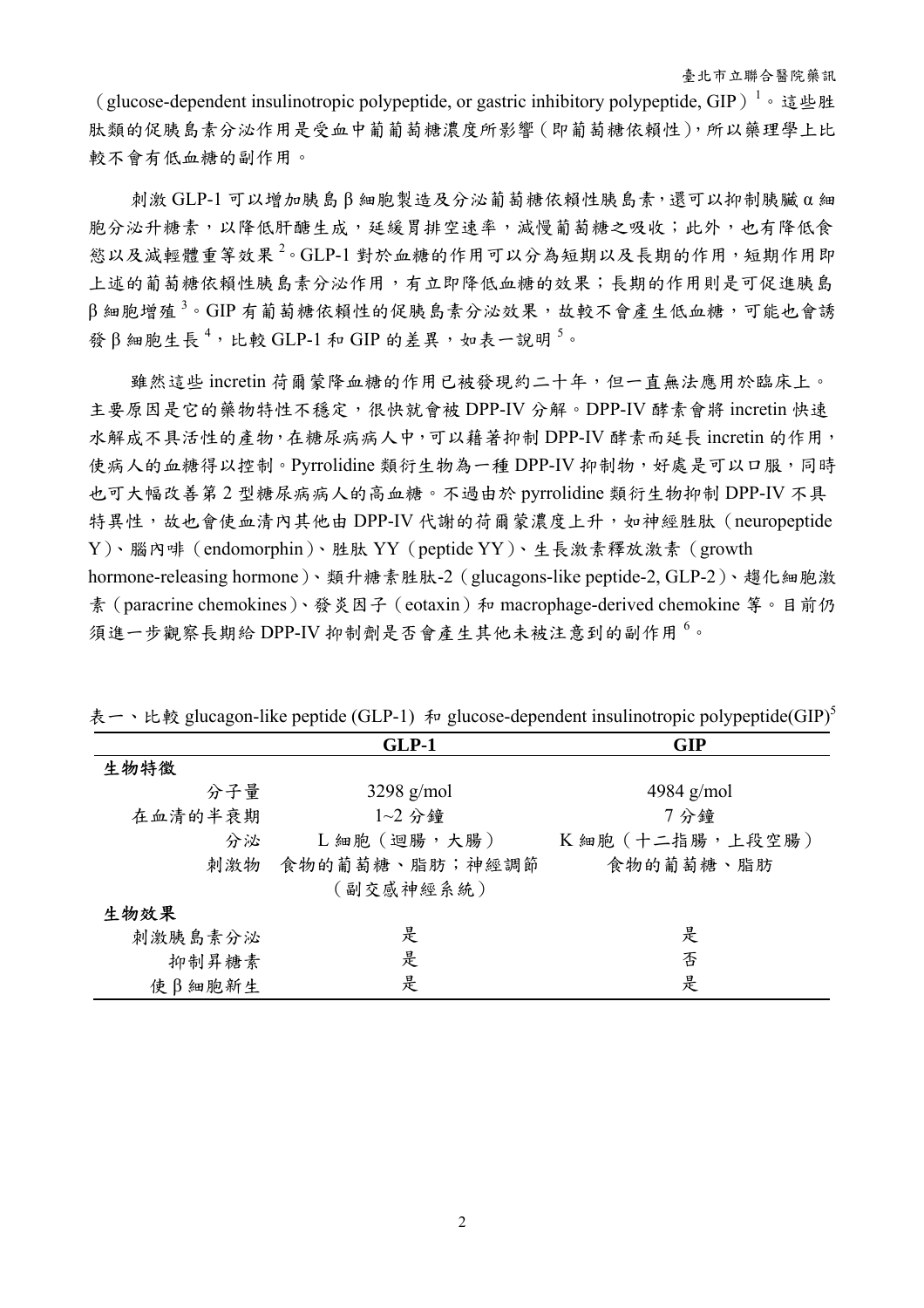### 參、**DPP-IV** 抑制劑

Sitagliptin 是目前美國、歐盟,以及國內衛生署核准之 DPP-IV 抑制劑<sup>7-9</sup>, sitagliptin 於 2006 年 10 月經美國藥物食品管理局核准,2007 年 7 月經衛生署核准上市。同屬於 DPP-IV 抑制劑的藥物,尚有在歐盟上市之 vildagliptin,以及仍在第三階段臨床試驗的 saxagliptin。 Sitagliptin 不可用於第一型糖尿病,治療的適應症為第二型糖尿病,可單獨使用或合併其他降 血糖藥物;單獨使用約可降低 HbA1C 0.5-0.9%,合併其他降血糖藥物使用亦具有加成降血糖 效果。本藥建議劑量為每日一次,一次100 mg,須依腎功能調整劑量,隨餐或空腹服用皆可。 Sitagliptin 常見副作用有頭痛、感染(包括鼻咽炎及泌尿道感染)等,單獨使用時引起低血糖 的機率很低,唯合併 sulfonylurea 類、短效胰島素促泌劑或胰島素時需小心可能發生低血糖  $10-12$ 。由於 DDP-IV 酵素不具特異性,許多胜肽荷爾蒙是 DDP-IV 酵素的受體,加上 DDP-IV 酵素在 T 細胞的分化與增生方面也扮演著重要角色,所以使用 DPP-IV 抑制劑是否會增加血 中由 DDP-IV 酵素代謝的胜肽荷爾蒙濃度,或造成異常的免疫反應,還需要更多臨床研究來 證實。

### 肆、參考文獻

- 1. McKennon SA, Campbell RK. The physiology of incretin hormones and the basis for DPP-4 inhibitors. *Diabetes Educ*. 2007; 33:55-66.
- 2. Lim GE, Brubaker PL. Glucagon-like peptide 1 secretion by the L-cell. *Diabetes*. 2006; 55:S70-77.
- 3. Vilsboll T, Krarup T, Madsbad S et al. Defective amplification of the late phase insulin response to glucose by GIP in obese type II diabetic patients. *Diabetologia*. 2002; 45(8):1111-1119.
- 4. Theodorakis MJ, Carlson O, Muller DC et al. Elevated plasma glucose-dependent insulinotropic polypeptide associates with hyperinsulinemia in impaired glucose tolerance. *Diabetes Care*. 2004; 27:1692-1698.
- 5. 翁瓊玫、游新、歐弘毅、吳達仁。Incretin 荷爾蒙作為治療糖尿病藥物之潛力。*J Intern Med Taiwan*. 2004; 15:199-207.
- 6. Amori RE, Lau J, Pittas AG. Efficacy and safety of incretin therapy in type 2 diabetes: systematic review and meta-analysis. *JAMA*. 2007; 298(2):194-206.
- 7. U.S. Food and Drug Administration, Center for drug evaluation and research, Drugs @ FDA. Available at

http://www.accessdata.fda.gov/scripts/cder/drugsatfda/index.cfm?fuseaction=Search.DrugDetails Accessed August, 2008.

8. European Medicines Agency. Available at http://www.emea.europa.eu/pdfs/general/direct/15887708en.pdf. Accessed August, 2008.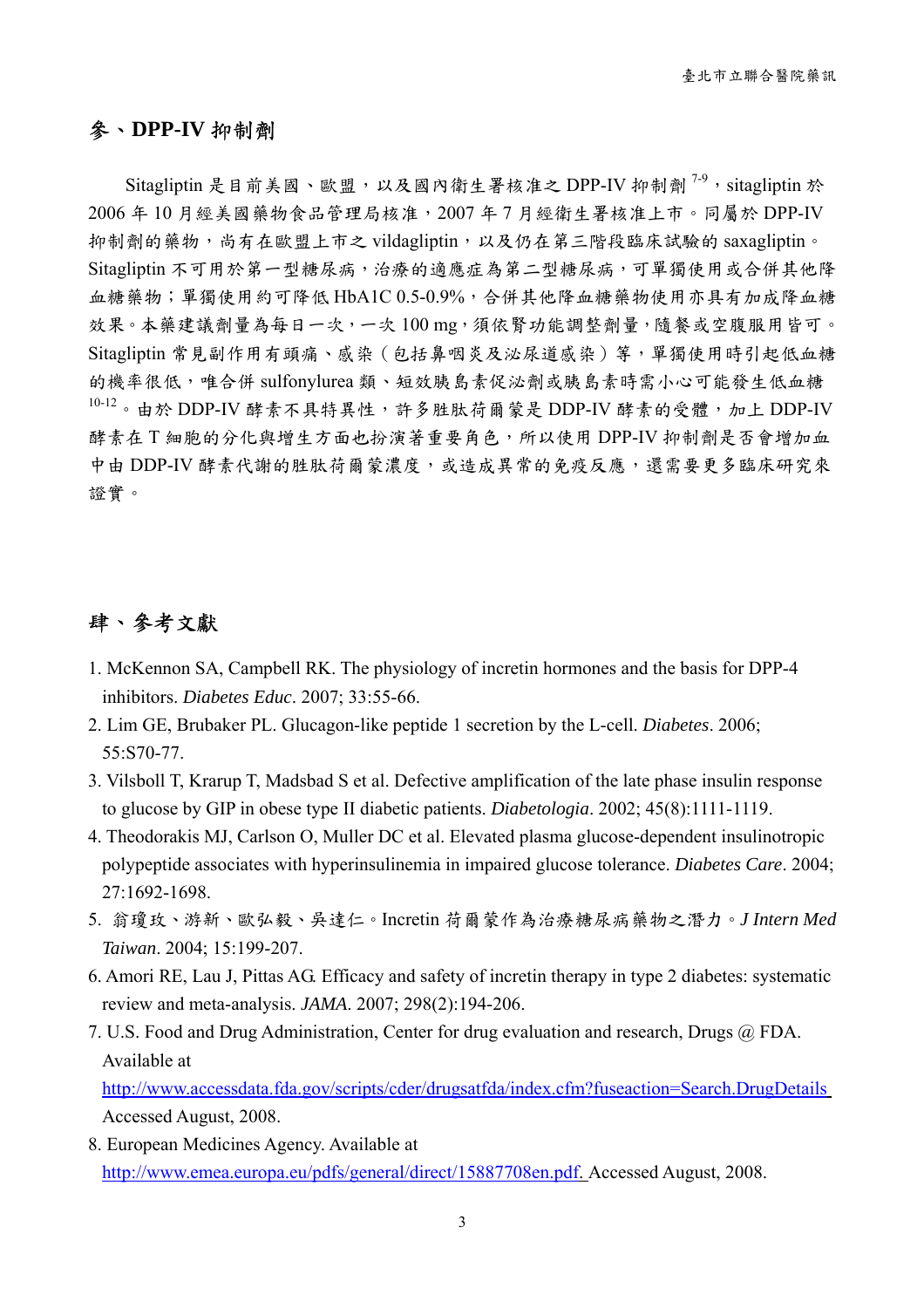- 9. 行政院衛生署,藥物、醫療器材、化妝品許可證查詢作業。Available at http://203.65.100.151/DO8180.asp. Accessed August, 2008.
- 10. Aschner P, Kipnes MS, Lunceford JK. Effect of the Dipeptidyl peptidase-4 inhibitor sitagliptin as monotherapy on glycemic control in patients with type 2 diabetes. *Diabetes Care*. 2006; 29(12):2632-2637.
- 11. Product Information: JANUVIA(TM) oral tablets, sitagliptin oral tablets. Merck & Co,Inc, Whitehouse Station, NJ, 2007.
- 12. Raz I, Hanefeld M, Xu L, et al: Efficacy and safety of the dipeptidyl peptidase-4 inhibitor sitagliptin as monotherapy in patients with type 2 diabetes mellitus. *Diabetologia*. 2006; 49(11):2564-2571.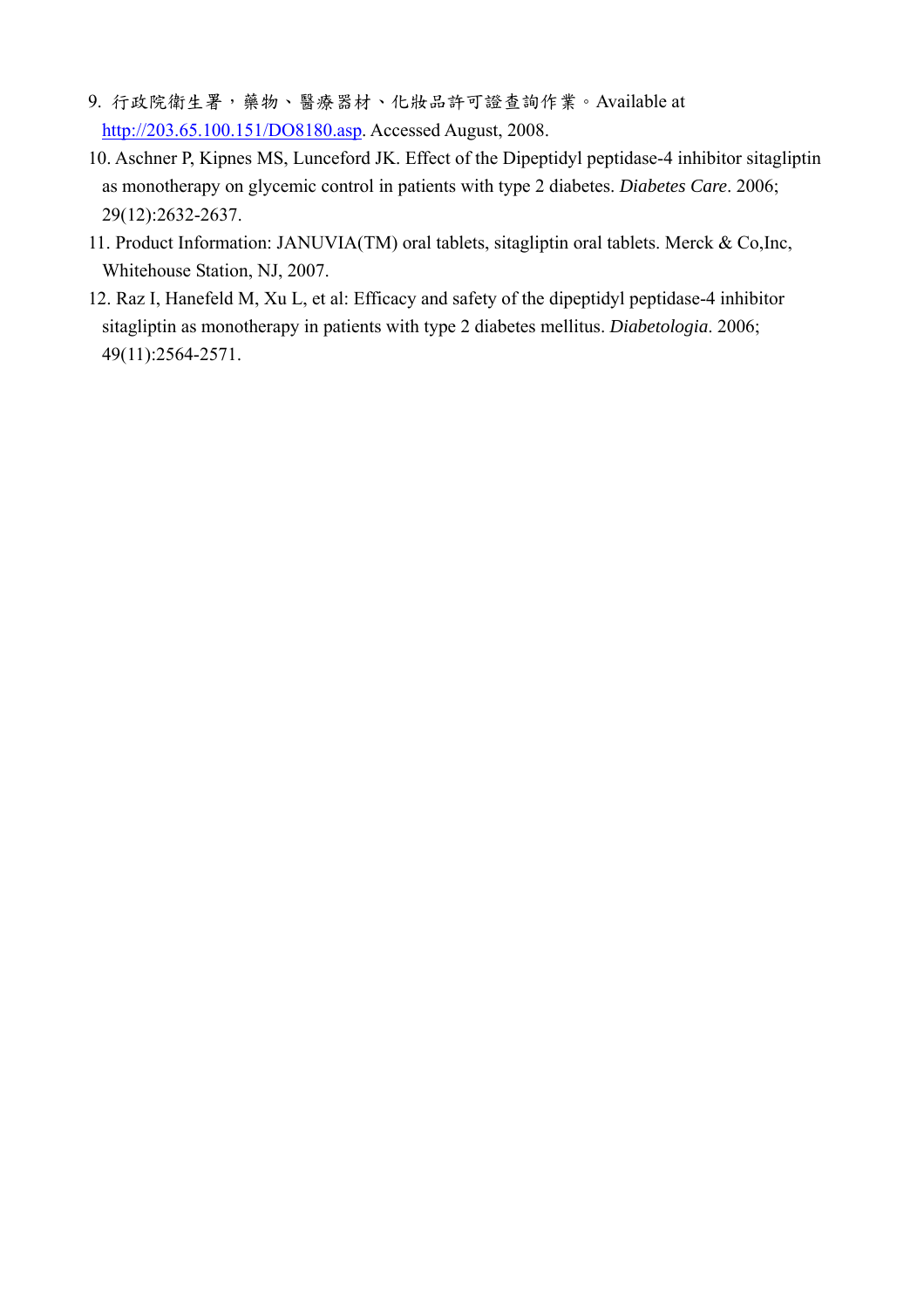## 藥物諮詢專欄

撰稿:吳惠美總藥師;校稿:李碧玉主任

#### 案例一、本院是否有戒菸藥物戒必適(Champix**®**)?

- 一、本院自97年4月已納入戒菸藥物「戒必適」(Champix**®**)為處方品項,其成份為varenicline, 分別有0.5mg及1mg兩種劑量,藥品外觀說明如圖一及圖二。
- 二、96年10月起,「戒必適」納入戒菸門診藥物補助範圍,一般每週藥費約一千元,每週補助 二百五十元,民眾需自費約八百元藥費。



圖一、 戒必適 0.5 mg 圖二、 戒必適 1 mg

三、「戒必適」的使用方法

- 1. 第一週的「戒必適」包裝共有 11 顆 0.5 毫克藥錠在一片鋁箔上,服用的方式為第一到三天 每天一錠,建議在吃完晚餐後配合一大杯的開水直接吞服,接下來第四到第七天為一天兩 次,一次一錠,建議服用時間為用完早餐與晚餐後配合一大杯開水吞服。
- 2. 第二週以後的「戒必適」包裝為 14 顆 1 毫克錠劑在一片鋁箔上,服用方式為一天兩次, 一次一錠,建議在用完早餐與晚餐後配合開水吞服。
- 3. 一個療程為12週,同時儘可能每週或每兩週就到開立處方的門診,與醫師溝通戒菸狀況, 醫師會依據情況提供適當的建議與協助,與醫師保持聯繫與追蹤,已被證實可以大大的提 高戒菸成功率。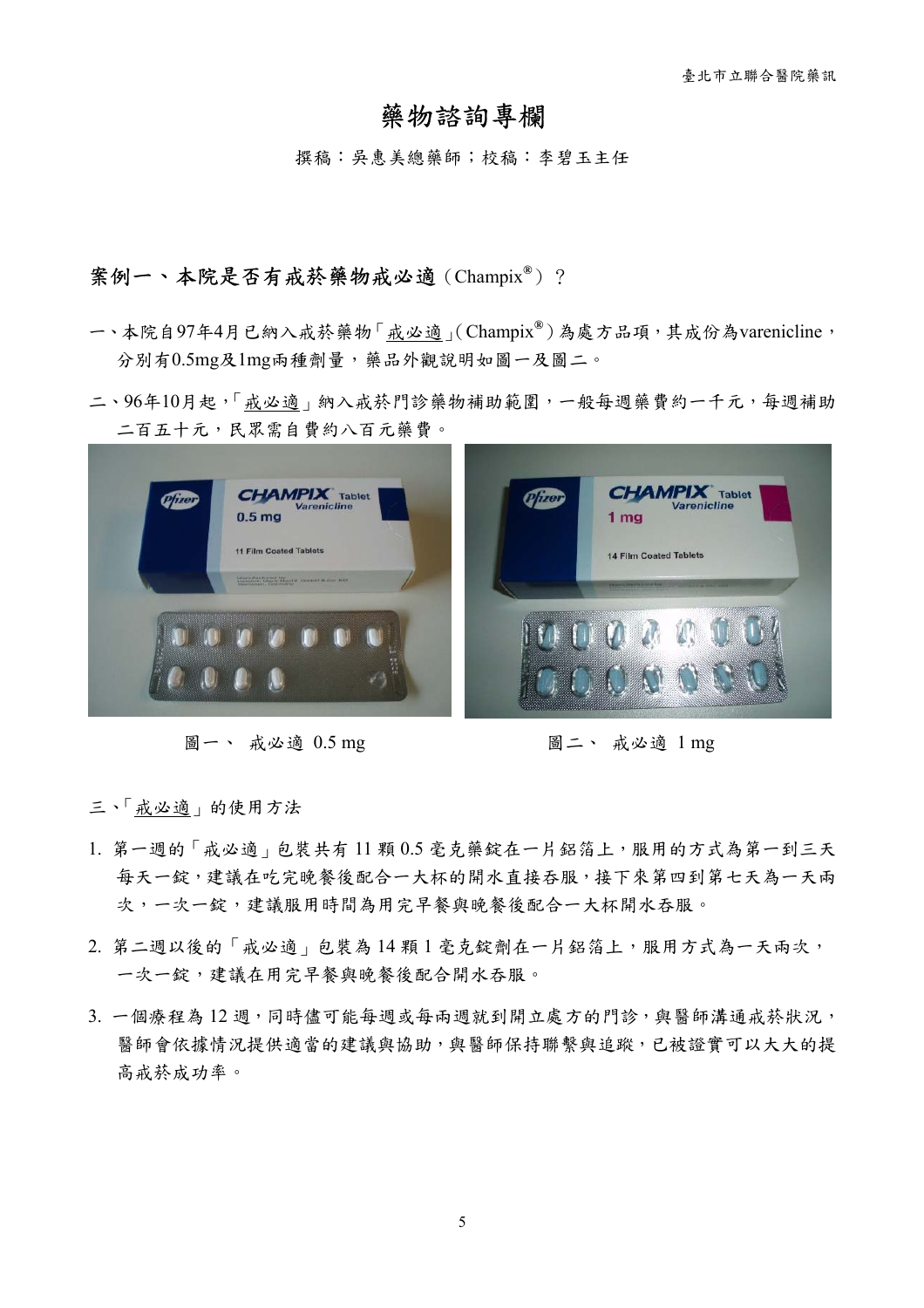| 服藥期間    | 建議用量                       | 建議用法     |
|---------|----------------------------|----------|
| 第1-3天   | 0.5 毫克「戒必適」錠劑<br>一天一次/一次一顆 | 晚餐後吞服    |
| 第 4-7 天 | 0.5 毫克「戒必適」錠劑<br>一天兩次/一次一顆 | 早餐與晚餐後吞服 |
| 第8天-12週 | 1.0 毫克「戒必適」錠劑<br>一天兩次/一次一顆 | 早餐與晚餐後吞服 |

- $4.$ 「戒必適」有兩種作用,一為與 α4β2 尼古丁接受體結合,此作用產生刺激部份多巴胺釋放 的效果,可以緩解對尼古丁的渴望與戒斷症狀。一方面阻斷尼古丁與 α4β2 尼古丁接受體 的結合,幫助戒菸<sup>1</sup>。
- 5. 2008 年 2 月美國食品藥物管理局要求需在「戒必適」的仿單上加註上市後曾經發生過的不 良經驗<sup>2,</sup>包括自殺意念或其他精神症狀,幫助醫護人員及使用者能夠得到更完整的資訊。

三、參考資料

- 1. Micromedex 2008: Varenicline
- 2. U.S. Food and Drug Administration, Center for drug evaluation and research, Drug information. Available at http://www.fda.gov/cder/drug/InfoSheets/HCP/vareniclineHCP.htm. Accessed August, 2008.

## 案例二、本院與 **Fleet®**類似之檢查用瀉劑有哪些藥品?

一、本院目前檢查用瀉劑(Laxatives, Hyperosmotic)品項有:Fleet® phospho-soda 45ml/bt、 Magvac® oral sol'n 250ml/bt、及Niflec® powder 137.155gm/pack 三種。分別就成份、檢查 療程費用及副作用加以比較,如下表列: